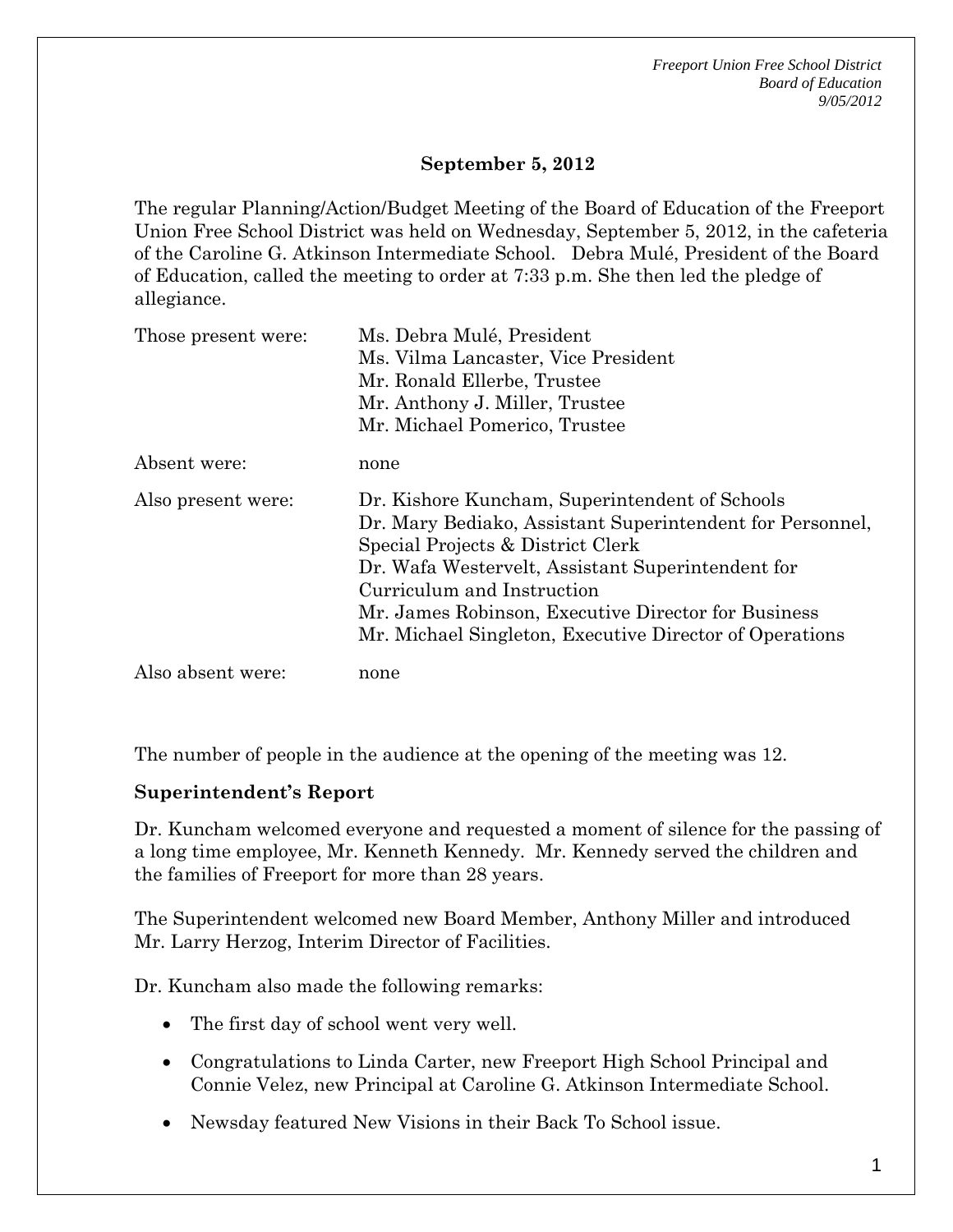- The Superintendent attended the street naming ceremony for former School Board Member Ed Monroe at the corner of Lena Avenue and Ocean Avenue.
- Giblyn is celebrating a Golden Anniversary this year.
- September 7, 2012 will be the dedication of the Synthetic Turf Field with Lighting and the first Freeport High School Varsity Football game of the season vs. Plainview Old Bethpage.
- J P Morgan Chase and the United Way will be donating 200 filled back packs to Atkinson students on September 13, 2012.
- On August 31, 2012 the District's APPR plan was approved by New York State.

Dr. Mary Bediako, Assistant Superintendent for Personnel, Special Projects, gave a power point presentation as an overview on the APPR Plan. (attached) Danielle Ballard and Diane Saunders, teachers from John W. Dodd Middle School, spoke of their experiences during the training. They were able to work collaboratively with the Administrators and came to understand that the entire purpose was to improve skills to serve the students, not as a "got cha". They were very pleased and excited about the APPR Plan that they are bringing back to share with their colleagues.

Dr. Kuncham pointed out that because of the timeliness of Freeport's submission of the APPR Plan, Freeport will gain 20 points in the evaluation of the Management Efficiencies Grant that the District applied for. This grant is for \$700,000 for one year and it may be extend for two years.

Dr. Wafa Westervelt, Assistant Superintendent for Curriculum and Instruction, gave a power point presentation regarding College and Career Readiness (CCR) and Student Learning Objectives (SLO's). (attached)

Mr. James Robinson, Executive Director for Business, gave a power point presentation overview to show the Board the progress of the ongoing Capital Projects. (attached)

# **Questions from the Public**

The public was given the opportunity to address the Board of Education. Each speaker was allowed to address the Board for four minutes on any topic. The Board and administration addressed the comments from the public.

# **Items for Action**

On a motion by Mr. Pomerico and a seconded by Mr. Ellerbe the following item was approved: